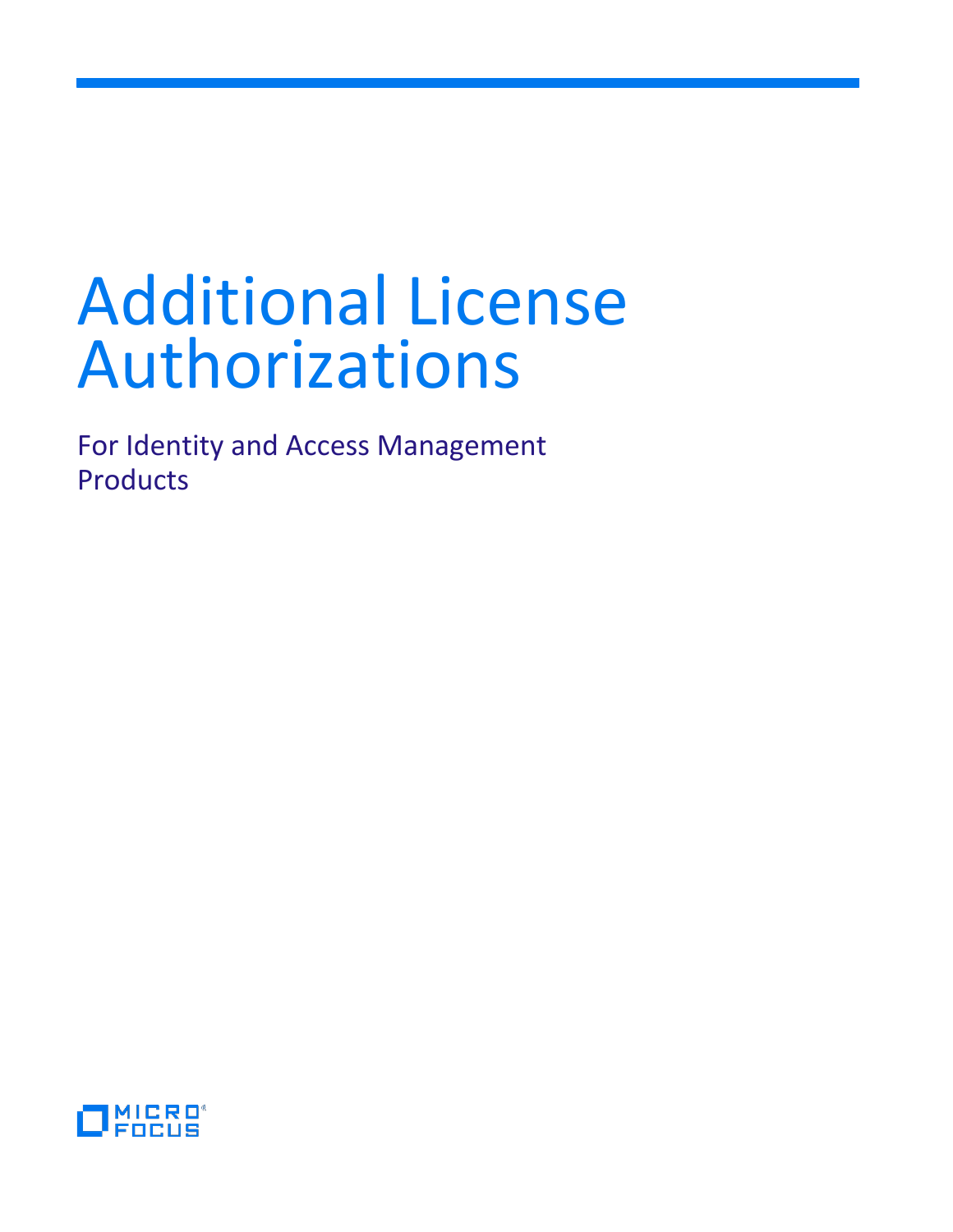This Additional License Authorizations document ("ALA") set forth the applicable License Options and additional specific software license terms that govern the authorized use of the software products specified below, and are part of the applicable agreement (i.e., Micro Focus End User License Agreement; and/or any separate agreement that grants Licensee a license to such products (e.g., Customer Portfolio Terms or other Master Agreement); and/or Quotation) (the "Applicable Agreement"). Capitalized terms used but not defined herein shall have the meanings set forth in the Applicable Agreement.

# **Products covered**

These are the products covered under this ALA. If an Identity and Access Management product is not listed below, the product-specific license terms in the end user license agreement (EULA) included with that product shall be considered the ALA for that product.

| <b>Products</b>                    | E-LTU or E-<br>Media available <sup>*</sup> | Non-production<br>software class ** |
|------------------------------------|---------------------------------------------|-------------------------------------|
| <b>Access Manager</b>              | Yes                                         | Class 3                             |
| <b>Advanced Authentication</b>     | Yes                                         | Class 3                             |
| Client Login Extension             | Yes                                         | Class 3                             |
| eDirectory                         | Yes                                         | Class 3                             |
| <b>Identity Access</b>             | Yes                                         | Class 3                             |
| <b>Identity Administration</b>     | Yes                                         | Class 3                             |
| <b>Identity Governance</b>         | Yes                                         | Class 3                             |
| Identity Intelligence              | Yes                                         | Class 3                             |
| Identity Management Administration | Yes                                         | Class 3                             |
| <b>Identity Manager</b>            | Yes                                         | Class 3                             |
| <b>Identity Tracking</b>           | Yes                                         | Class 3                             |
| <b>LDAP Proxy</b>                  | Yes                                         | Class 3                             |
| Privileged Account Manager         | Yes                                         | Class 3                             |
| <b>Risk Service</b>                | Yes                                         | Class 3                             |
| Secure API Manager                 | Yes                                         | Class 3                             |
| SecureLogin                        | Yes                                         | Class 3                             |
| Self Service Password Reset        | Yes                                         | Class <sub>3</sub>                  |

\* Any product sold as E-LTU or E-Media shall be delivered electronically regardless of any contrary designation in a purchase order. \*\* Additional licenses solely for non-production use may be available as specified in the Non-Production Licensing Guide found at **[software.microfocus.com/legal/software-licensing](http://software.microfocus.com/legal/software-licensing)** depending on the non-production software class specified above. Any such nonproduction licenses will be subject to the Non-Production Licensing Guide and the applicable License Option terms and conditions set forth in this ALA.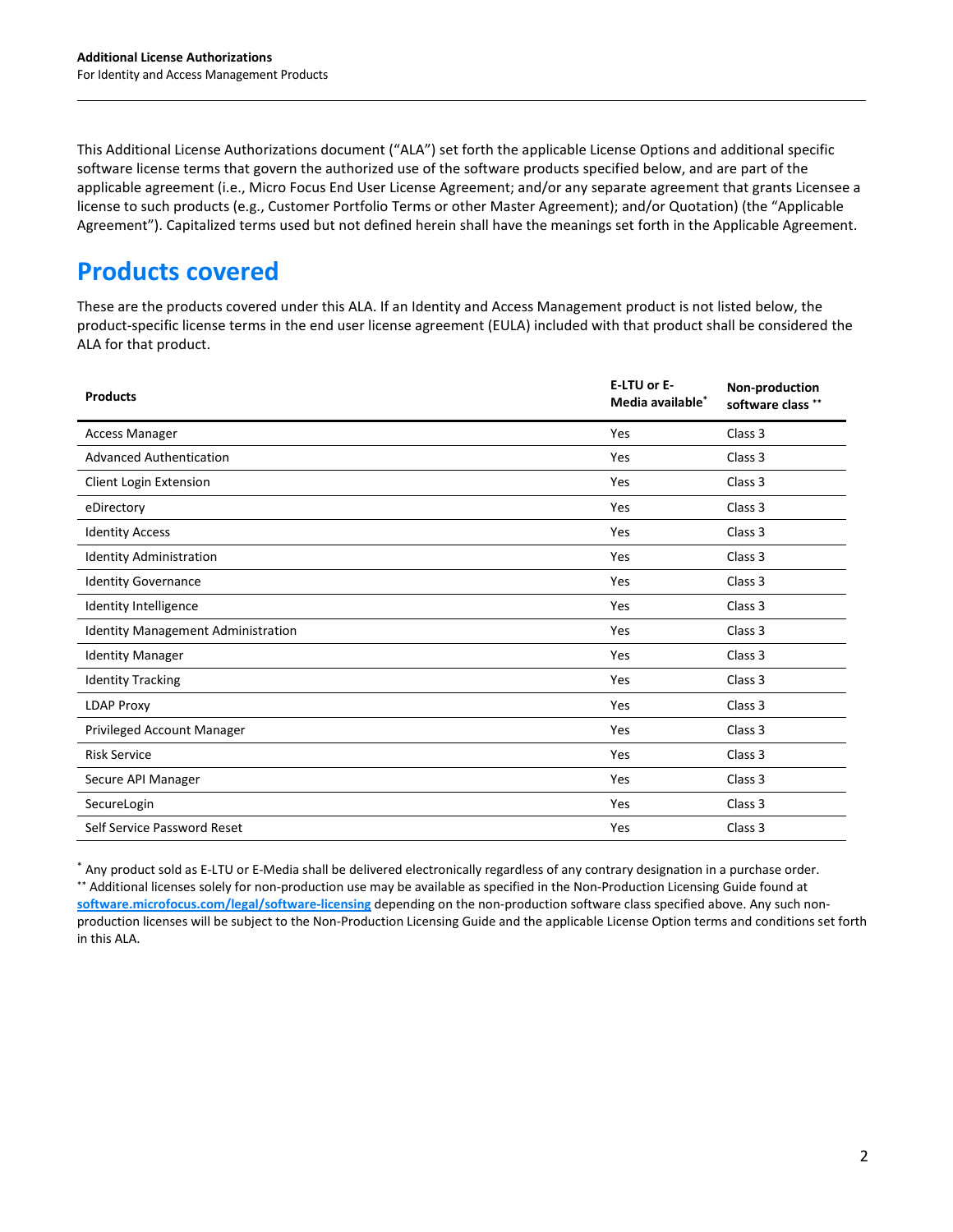# **Definitions**

Capitalized terms not otherwise defined in this ALA document are defined in the governing agreement.

| Term              | <b>Definition</b>                                                                                                                                                                                                                                                                                                                                                                                                                                                                                                                                                                                                                                                |  |
|-------------------|------------------------------------------------------------------------------------------------------------------------------------------------------------------------------------------------------------------------------------------------------------------------------------------------------------------------------------------------------------------------------------------------------------------------------------------------------------------------------------------------------------------------------------------------------------------------------------------------------------------------------------------------------------------|--|
| Database          | Means application data including table structure, stored procedures, and other functionality.                                                                                                                                                                                                                                                                                                                                                                                                                                                                                                                                                                    |  |
| Deployment        | Means the software Implementation plus the installation of associated, licensed software that is part of<br>the Identity Intelligence solution.                                                                                                                                                                                                                                                                                                                                                                                                                                                                                                                  |  |
| E-LTU and E-Media | Means products which are electronically delivered only, and as such any references to FOB Destination<br>or delivery methods that are stated on Your purchase order other than electronic shall be null and void<br>with respect to these E-LTU or E-Media products.                                                                                                                                                                                                                                                                                                                                                                                             |  |
| <b>FTES</b>       | Means full-time-equivalent staff.                                                                                                                                                                                                                                                                                                                                                                                                                                                                                                                                                                                                                                |  |
| Identity          | Means a user or custom object, human or non-human, but not including a group object.                                                                                                                                                                                                                                                                                                                                                                                                                                                                                                                                                                             |  |
| Implementation    | Means an installation of the software on a single Server or installed on a cluster of Servers which work<br>together as a single installation of the software.                                                                                                                                                                                                                                                                                                                                                                                                                                                                                                   |  |
| Instance          | Means the initial copy of the Licensed Software necessary for execution of the Licensed Software and<br>each additional copy (or partial copy) of the License Software stored or loaded in memory or virtual<br>memory.                                                                                                                                                                                                                                                                                                                                                                                                                                          |  |
| LTU               | Means License To Use.                                                                                                                                                                                                                                                                                                                                                                                                                                                                                                                                                                                                                                            |  |
| Managed Identity  | Means an Identity managed by or connecting through the Licensed Software.                                                                                                                                                                                                                                                                                                                                                                                                                                                                                                                                                                                        |  |
| User              | Means a user object in a single directory tree (or other class of object that contains data representing a<br>person, such as objects containing credit card information or PIN numbers) that has (a) access or use<br>rights to any portion of the Licensed Software, or (b) access or use rights to products (devices, hardware,<br>or software) being managed by the Licensed Software, regardless of whether the user object is assigned<br>to a person or device. User objects (or other classes of objects) representing the same person that are<br>linked to each other within a single tree and/or linked across multiple trees count as only one User. |  |

# **Software Specific License Terms**

# **Access Manager**

The License Options for this Licensed Software are typically associated with a "per" phrase stating the counting basis for the Licensed Software (for example, "Per User" or "Per Managed Identity" or "Per FTES", each referred to hereafter as a "Managed Object").

Licensee may install, use and execute the component(s) of the Licensed Software for that number and type of Managed Objects for which Licensee has paid Licensor a license fee. The manner of calculating the type and number of Managed Objects for which Licensee need a license for the Licensed Software shall be determined by Licensor based on Licensee's configuration and operation of the Licensed Software and interpreted with reference to the Applicable Agreement. The following licenses apply to Licensee's use of the Licensed Software depending on the type of license Licensee has purchased for the Licensed Software.

User Model. Licensee must acquire a user license for each User. Each person who accesses or uses the Licensed Software must have at least one user object uniquely assigned to that person and access the Licensed Software through the user object.

**Instance Model.** The Access Gateway component of the Licensed Software (which is the gateway software that performs access management services to protected web applications, including role based authorization, web single sign-on and data encryption) and the Identity Server component of the Licensed Software (which is the server software that performs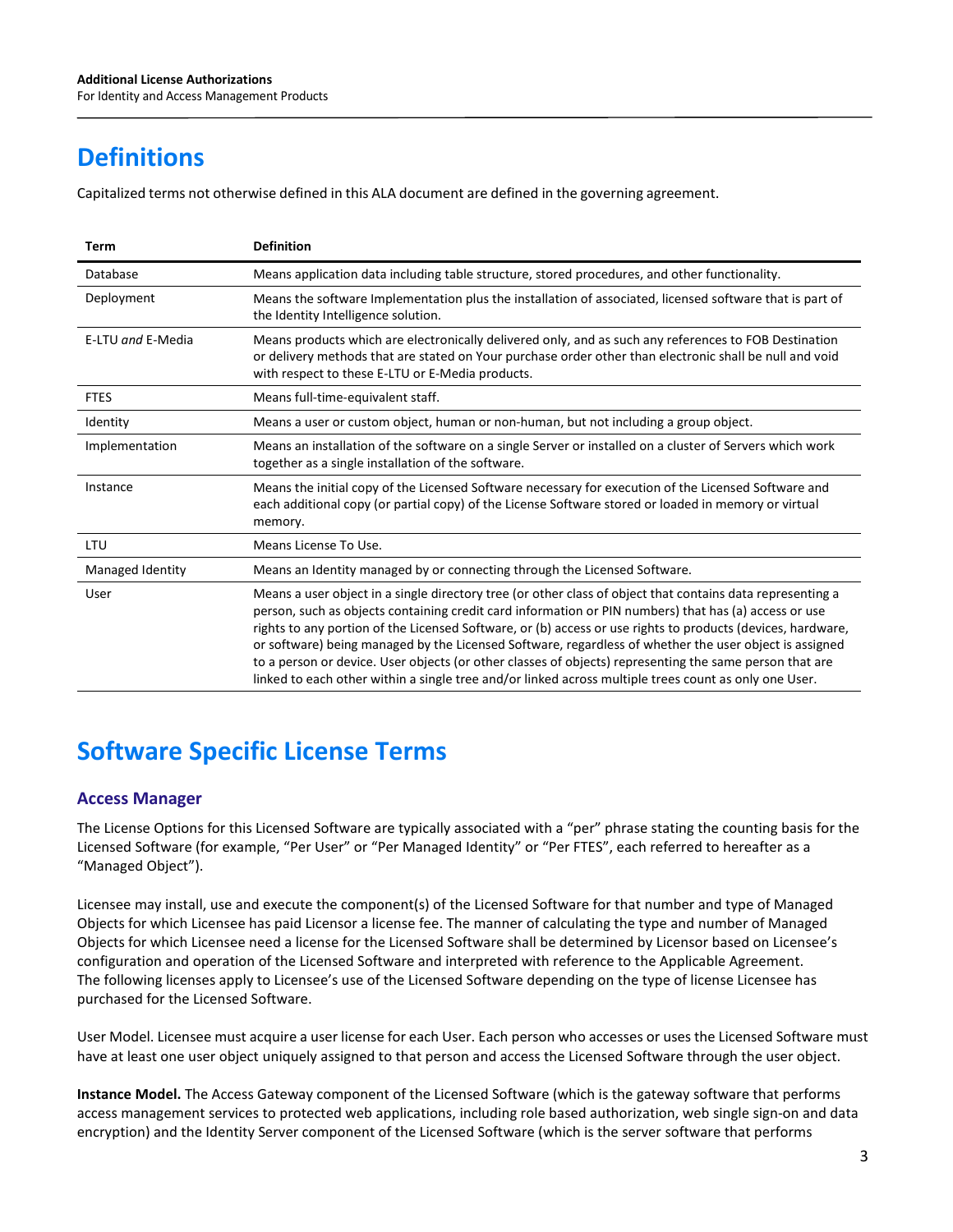authentication, federation, role definition and policy distribution) are licensed separately. Use of each requires purchase of the applicable quantity of Access Manager instance licenses.

**Access Gateway**. Licensee must acquire an Access Manager instance license for each Instance of the Access Gateway Software.

**Identity Server**. Licensee must acquire an Access Manager instance license for each Instance of the Identity Server Software.

**NetIQ Access Manager Appliance**. If Licensee deploys the Licensed Software as an appliance, then Licensee will have installed an Instance of the Access Gateway Software as well as an Instance of the Identify Server Software. Consequently, Licensee must acquire two (2) Access Manager Instance licenses for each appliance.

#### **Managed Identity Model**

If Licensee has a "per Managed Identity" license, the following terms and conditions apply to Licensee's use of the Licensed Software:

A "per Managed Identity" license is required for every Managed Identity collected within the Licensed Software from all user or identity sources. Inactive Identities (not accessed in >120 days and marked as "disabled") do not require licenses. Duplicated Identities within the Licensed Software will each require a Managed Identity license.

#### **FTES Model**

If Licensee has a "per FTES" license, the following terms and conditions apply to Licensee's use of the Licensed Software: Licensee must purchase an FTES License for every full time and part time staff, faculty and administration, regardless of role and anticipated use of the Licensed Software. Students, alumni and parents do not require a license but use of the Licensed Software by such groups shall be limited to use for academic purposes only. The number of FTES shall be calculated as the sum of Licensee's most recently reported number of (a) full-time equivalent staff (counted as one FTES for licensing purposes) and (b) part-time staff (counted as ½ FTES for licensing purposes). The FTES calculation for each category of full and part time staff must be demonstrated through a verifiable means that may include use of an audited annual report, an organization's human resource system, or the government website, government report, or other published report provided by Licensee that shows accurate information. Licensor may also verify Licensee's reported FTES count by accessing **<http://nces.ed.gov/globallocator/>** or other government and non-profit databases.

#### **Limited use license to Sentinel for the purpose of Access Manager reporting and analytics**

The limited-use license of Sentinel provides the right to collect and process events from devices corresponding to licensed Access Manager components. The limited use license will be deemed to have been exceeded if: i) Sentinel is used to collect and process events for purposes other than Access Manager reporting/analytics and/or ii) Sentinel is used to collect events from any device not corresponding to licensed Access Manager. In either case, Licensee is obligated to purchase additional Sentinel licenses sufficient to address any proposed expanded usage of Sentinel beyond this limited use license.

**eDirectory Software License**. The quantity of licenses for the eDirectory software included with Licensee's lawfully acquired user licenses of the Access Manager Software is equal to the greater of (1) the quantity of User licenses Licensee has lawfully acquired for the Access Manager Software, or (2) 250,000 Users per company/entity. If Licensee has licensed the Software on an Instance model, then Licensee may use an equivalent number of Instance licenses of the eDirectory software, but Licensee's use of eDirectory software is limited to use only with the Licensed Software. The foregoing eDirectory licenses are not upgradeable and are otherwise subject to the license terms applicable to the eDirectory software.

**Audit 2.0 Software License**. Licensee's use of the Audit Software included with Access Manager is limited to use solely in connection with Access Manager. Any other use of the Audit Software requires the purchase of the applicable Audit Software licenses.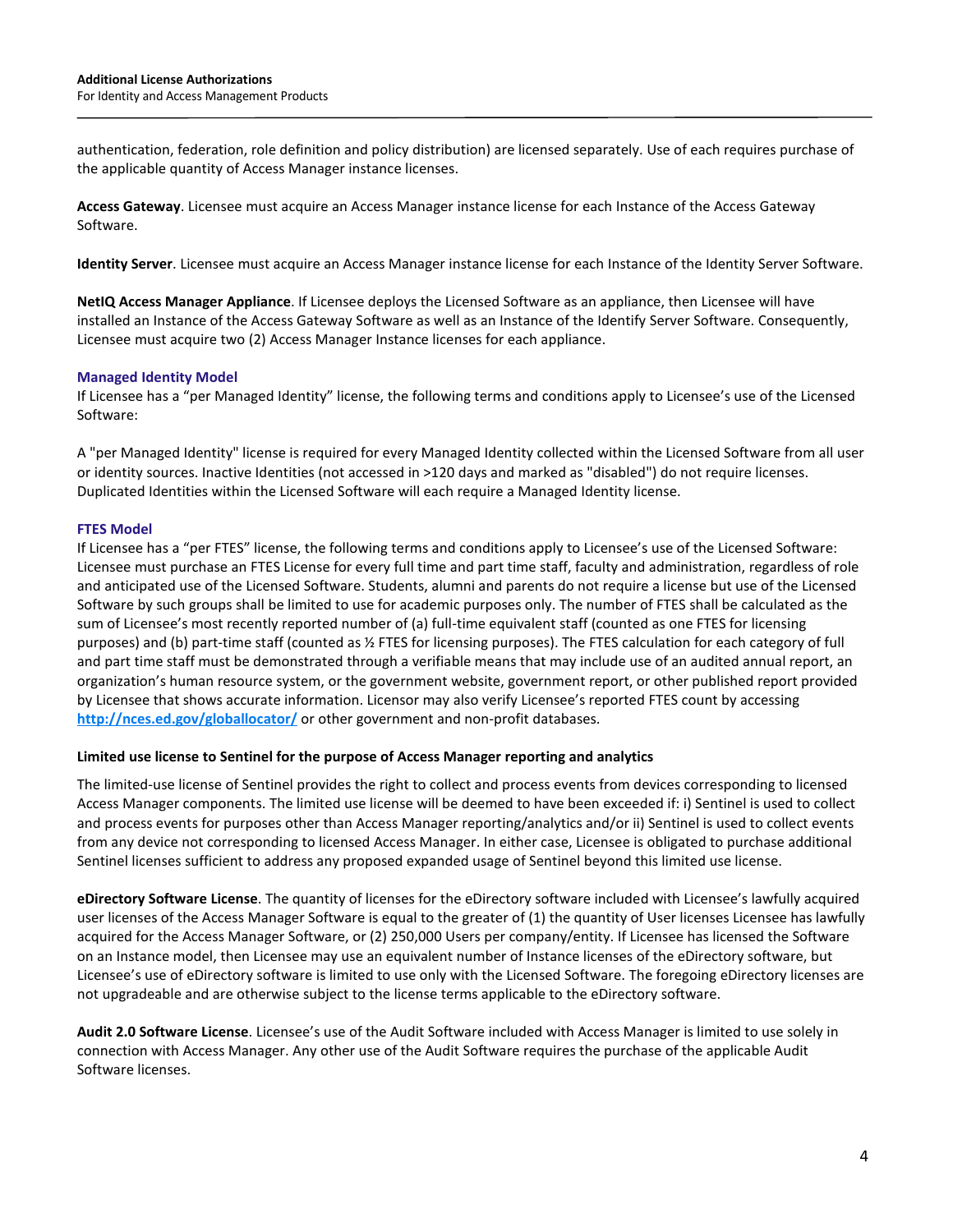# **Advanced Authentication**

The following License Options are the types of licenses available for a given software product as further specified in this ALA. The applicable License Option for a license shall be as set forth in the Applicable Agreement or Product Order.

#### **Per User Model**

Licensee must acquire a user license for each User. Each person who accesses or uses the Licensed Software must have at least one user object uniquely assigned to that person and access the Licensed Software through the user object. Provided that Licensee complies with the above requirements, Licensee is authorized to use an unlimited number of copies of the Licensed Software.

#### **Per Managed Identity**

Licensee must acquire a license for every Managed Identity. A Managed Identity will generally have an identifying association (GUID) created and collected within the Licensed Software from all connected user or identity sources (as more specifically described in the Documentation). For Advanced Authentication, a Managed Identity will be identities enrolled (registered for an authentication method, i.e., smartphone, card, biometric, in the User Enrollment portal) in the Licensed Software. Identities with multiple identifying association (GUIDs) representing the same person that *are* linked to each other within a single identity source and/or linked across multiple identity sources will require only one Managed Identity license. Duplicated Identities with multiple identifying association (GUIDs) within a single identity source or across multiple identity sources that *are not* linked to each other will each require a Managed Identity license. Inactive Identities (not accessed in >120 days and marked as "disabled") do not require licenses.

#### **Per FTES License**

Licensee must acquire a license for each FTES. Licensee must purchase an FTES License for every full time and part time staff, faculty and administration, regardless of role and anticipated use of the Licensed Software. Students, alumni and parents do not require a license but use of the Licensed Software by such groups shall be limited to use for academic purposes only. The number of FTES shall be calculated as the sum of Licensee's most recently reported number of (a) full-time equivalent staff (counted as one FTES for licensing purposes) and (b) part-time staff (counted as ½ FTES for licensing purposes).

The FTES calculation for each category of full and part time staff must be demonstrated through a verifiable means that may include use of an audited annual report, an organization's human resource system, or the government website, government report, or other published report provided by Customer that shows accurate information. Licensor may also verify Licensee's reported FTES count by accessing **<http://nces.ed.gov/globallocator/>** or other government and non-profit databases.

#### **Per-Use License for Advanced Authentication Multi-Factor Authentication**

"Authentication Attempt" means any authentication process (other than "Excluded LDAP Password") by an End User that uses Advanced Authentication enforcement. Each successful and unsuccessful attempt is counted as a separate Authentication Attempt.

"Billing Period" means each consecutive calendar quarter or other period agreed to in writing with Licensor.

"End User" means any person or service you permit to access or otherwise use the Advanced Authentication services by means of membership in attached repository(s) or entry in the Advanced Authentication local repository (database). This includes all tenants.

"Excluded LDAP Password" means single factor authentication using the internally defined (and unchanged) LDAP password method for validation. Any use of LDAP Password with a second factor authentication is not an Excluded LDAP Password and therefore requires a Per-Use license.

"Instance" for purposes of this section means the initial Global Master Server and all additional Master Servers for any Advanced Authentication site and/or cluster.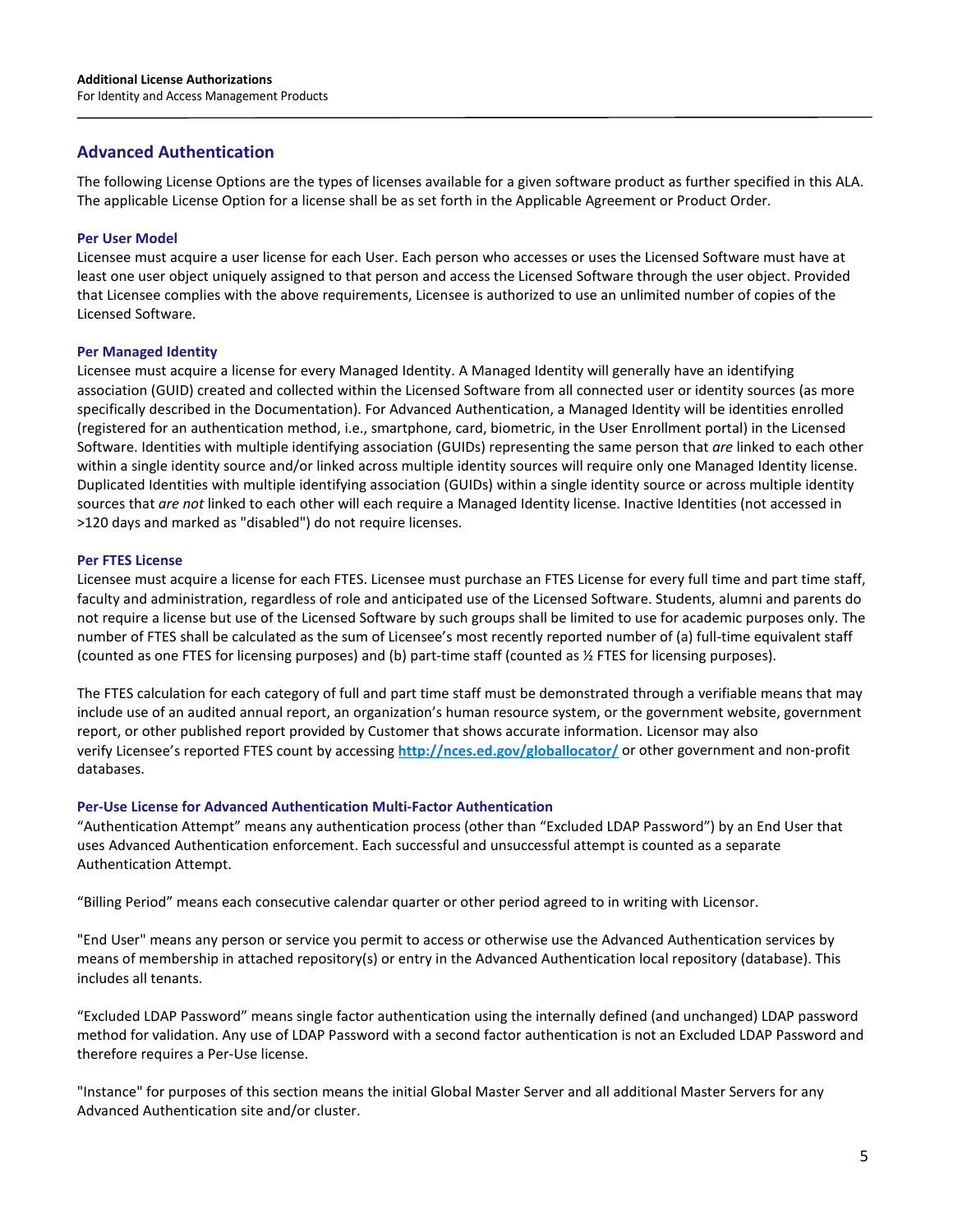"Master Server and/or Global Master Server" means the primary Instance or installed copy of Advanced Authentication that hosts the central configuration database and manages authentication activities. Each Master Server may have different feature sets enabled by the client resulting in different authentication activities.

Licensee must pay a Per-Use license for each and every Authentication Attempt (without regard to success or failure). The total number of Per-Use licenses used during each Billing Period is calculated as the sum number of Authentication Attempts for all End User accounts in the local (internal) and connected user repositories serviced by Advanced Authentication. This includes all End User accounts in all Master Server Instances (other than test Instances). All successful and unsuccessful Authentication Attempts executed by any End User consume a Per-Use license. The total number of events can be reviewed by running the "Per-Use" report. This report will be used to calculate payments owed during the Billing Period.

#### **Advanced Authentication Limited Entitlement for Qualifying Products**

If Licensee has purchased licenses for a Qualifying Product (not including any entitlement to a Qualifying Product that Licensee may receive as part of a license to another product) and is current on maintenance for all licenses for the Qualifying Product, then subject to the terms and conditions of this ALA, Licensor grants Licensee a non-exclusive, non-transferable right to internally use Advanced Authentication Limited ("AA Limited") for each applicable licensed unit for which Licensee has purchased a license for the Qualifying Product. The foregoing license grant is effective only during the period of time Licensee is current on maintenance for all licenses for the Qualifying Product. Maintenance for Licensee's Qualifying Product includes maintenance for licensed use of AA Limited. Licensee's license to use AA Limited terminates and Licensee must entirely delete the AA Limited software from all systems upon termination or expiration of maintenance coverage for Licensee's Qualifying Product licenses. AA Limited supports the following methods: One Time Password (OTP via Hard or Soft Token), SMS OTP, Email OTP, RADIUS Client, Emergency Password and LDAP Password.

"Qualifying Product" means any one or more of the following products: SecureLogin, Access Manager, Privileged Account Manager, Directory and Resource Administrator, Self Service Password Reset, Identity Administration (Per managed Identity), Identity Governance License (Per managed identity), Advanced Authentication Connector for z/OS, StarTeam, Micro Focus Filr Advanced, Micro Focus iPrint, Micro Focus Host Access Management and Security Server, Enterprise Messaging,Groupwise, Retain Server, Open Enterprise Server, and Open Enterprise Server.

AA Limited may be upgraded by purchasing and applying an Advanced Authentication License. Applying a license will change the AA Limited server to a full function server for the number of units licensed for Advanced Authentication. Licensee is permitted to run both Advanced Authentication servers and Advanced Authentication Limited servers in Licensee' environment to provide different levels of service. Licensee is permitted to use AA Limited with Advanced Authentication Linux PAM Client, Advanced Authentication Mac OS X Client, or Advanced Authentication Windows Client or any Device Service version only with the separate purchase of Advanced Authentication Clients.

#### **ADDITIONAL LICENSE TERMS**

Licensor hereby grants to Licensee the right to install and use the Licensed Software on Licensee's network or in a Public or Hybrid Cloud. To enable the installation a license file must be imported. The license file contains a key which is valid for the purchased number of managed identities by Licensee only. This license grants use to the agreed number of managed identities by Licensee as described in the license key.

Licensee may, at any time, without prior notice to or consent of Licensor, transfer the Licensed Software to any location other than the site of initial installation for use on any other central processing unit or CPU which is owned or controlled by Licensee or by subsidiaries or other entities owned or controlled by Licensee.

**Staging Software License.** Licensee is authorized to use this Licensed Software in Licensee's internal, non-production environment solely for testing purposes in a quantity equal to that of Licensee's license entitlement. **Evaluation Software.** If the Licensed Software is an evaluation version or is provided to Licensee for evaluation purposes, then, unless otherwise approved in writing by an authorized representative of Licensor, Licensee's license to use the Licensed Software is limited solely for internal evaluation purposes in non-production use and in accordance with the terms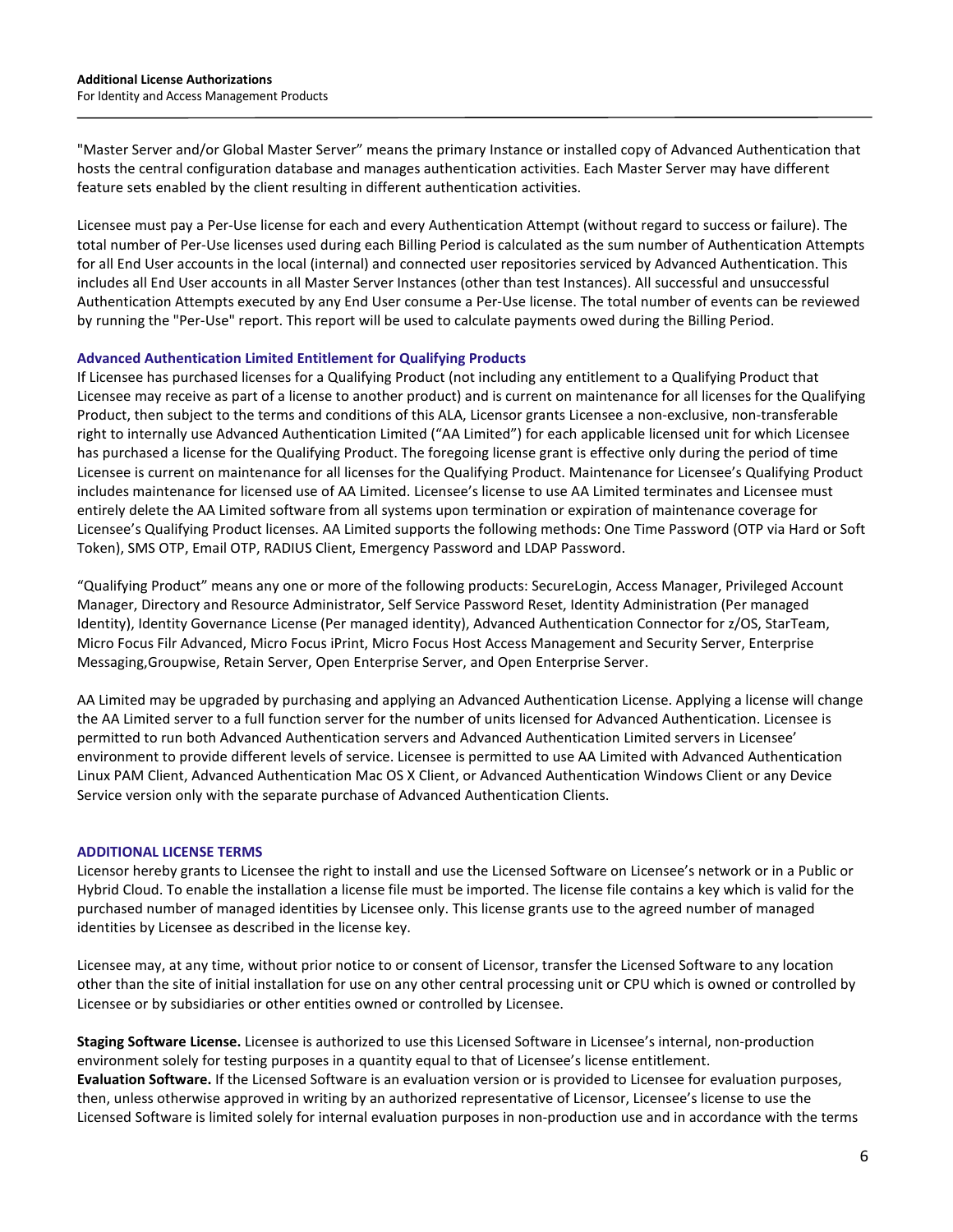of the evaluation offering under which Licensee received the Licensed Software, and does not expire but is limited to 10 users. Upon end of the evaluation, Licensee must discontinue use of the Licensed Software, return to an original state any actions performed by the Licensed Software, and delete the Licensed Software entirely from Licensee's system and Licensee can download the Licensed Software again and perform a subsequent evaluation as needed.

**Lumidigm Sensors.** The Licensed Software includes an application that interfaces with sensors manufactured and sold by HID Global Corporation (the "Sensors"). Licensee may use the application for its internal business purposes only and not for resale or further distribution. Licensee shall not reverse engineer, disassemble, decompile, translate, or otherwise attempt to derive the source code of the application (including any binary components thereof) or any interface specifications or other technical aspects of the Sensors, or authorize any third party to do any of the foregoing, except to the extent applicable law prohibits such restrictions for the purposes of interoperability. If such reverse engineering, disassembling, decompiling or translating is permitted by applicable law, Licensee must first notify HID Global Corporation (HID) and provide HID with an opportunity to provide the necessary modifications to Licensee for interoperability purposes for a mutually agreed upon fee. Licensee agrees not to remove or destroy any proprietary marks or labels, including patent, trademark or copyright markings or confidentiality legends placed or contained within the Licensed Software.

# **Client Login Extension**

Subject to the terms and conditions of the Applicable Agreement, Licensee may use this Licensed Software solely in conjunction with its valid licenses of Licensor's Identity Manager, SecureLogin, Self Service Password Reset, and/or Access Manager software. Licensee may not redistribute the Licensed Software.

# **eDirectory**

Licensee must acquire a user license for each User. Each person who accesses or uses the Licensed Software must have at least one user object uniquely assigned to that person and access the Licensed Software through the user object. Provided that Licensee complies with the above requirements, Licensee is authorized to use an unlimited number of copies of the Licensed Software.

**eDirectory Developer License**. As a convenience to developers developing products that interoperate with eDirectory, the 90 day limit on the evaluation period is removed. This modification applies solely to Licensee's use of the eDirectory product for development and testing purposes.

**iMonitor, iManager, Certificate Server, Identity Console**. Licensee is authorized to install and use the Licensed Software identified in this paragraph internally within Licensee's organization in connection with Licensee's lawful use of eDirectory.

**Micro Focus Internet Cryptographic Infrastructure (NICI).** Licensee is authorized to install and use NICI internally within Licensee's organization in connection with Licensee's lawful use of eDirectory and subject to the license terms applicable to NICI.

**NMAS License.** Licensee must acquire a user license for each User. Each person who accesses or uses the Licensed Software must have at least one user object uniquely assigned to that person and access the Licensed Software through the user object. Provided that Licensee complies with the above requirements, Licensee are authorized to use an unlimited number of copies of the Licensed Software.

**Staging License**. Provided that Licensee is in compliance with the terms of the Applicable Agreement, Licensee is authorized to use the Licensed Software in Licensee's internal, non-production environment solely for testing purposes in a quantity equal to that of Licensee's User commercial licenses.

# **Identity Access**

This Licensed Software has the same License Options as Identity Manager below.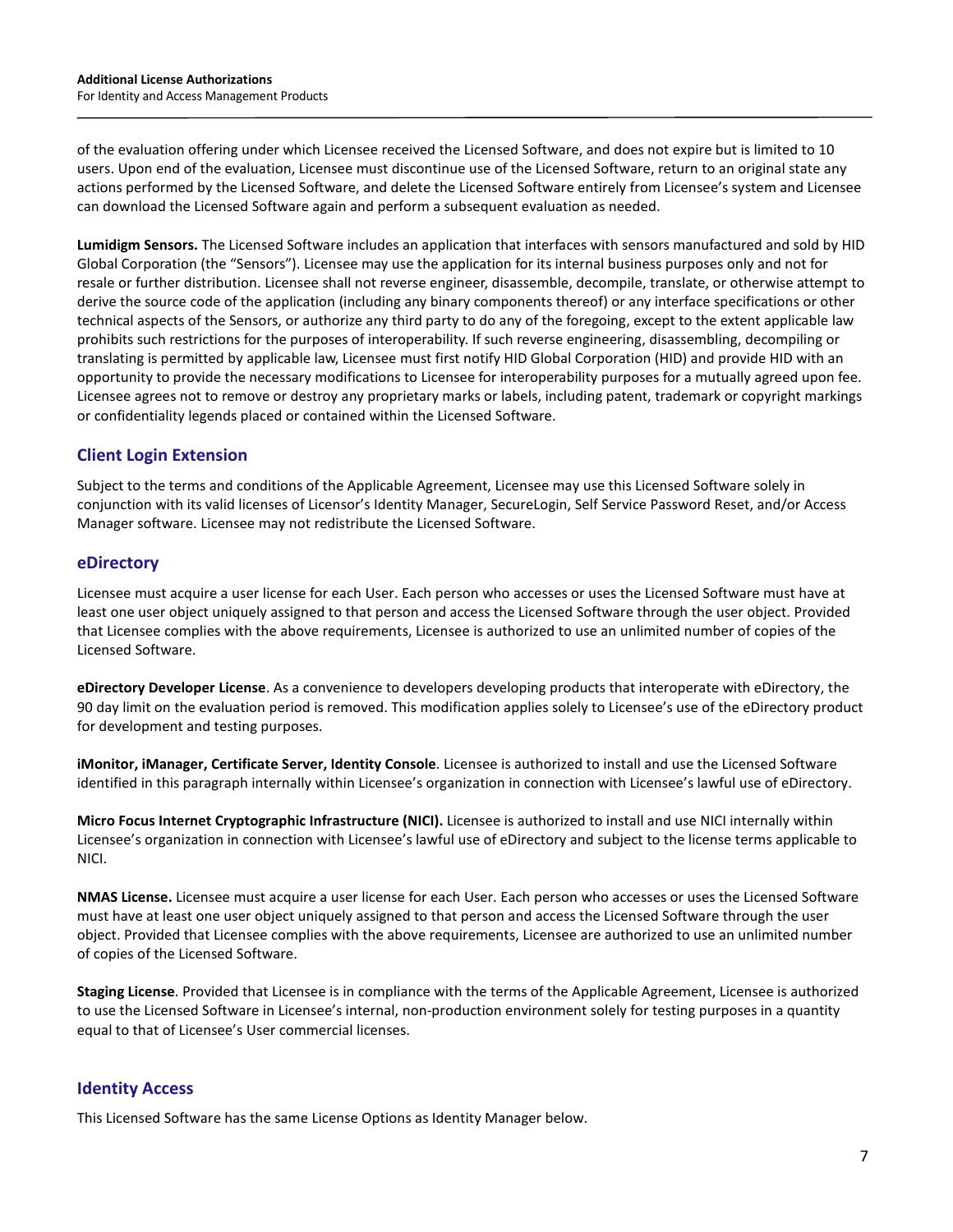# **Identity Administration**

This Licensed Software has the same License Options as Identity Manager below.

# **Identity Governance**

The License Options for this Licensed Software are typically associated with a "per" phrase stating the counting basis for the Licensed Software (for example, "Per User" or "Per Managed Identity" or "Per FTES", each referred to hereafter as a "Managed Object").

Licensee may install, use and execute the component(s) of the Licensed Software for that number and type of Managed Objects for which Licensee has paid Licensor a license fee. The manner of calculating the type and number of Managed Objects for which Licensee need a license for the Licensed Software shall be determined by Licensor based on Licensee's configuration and operation of the Licensed Software and interpreted with reference to the Applicable Agreement. The following licenses apply to Licensee's use of the Licensed Software depending on the type of license Licensee has purchased for the Licensed Software.

**User Model.** Licensee must acquire a user license for each User. Each person who accesses or uses the Licensed Software must have at least one user object uniquely assigned to that person and access the Licensed Software through the user object.

#### **Managed Identity Model**

If Licensee has a "per Managed Identity" license, the following terms and conditions apply to Licensee's use of the Licensed Software:

A "per Managed Identity" license is required for every Managed Identity collected and merged into the Identity Governance catalog within the Licensed Software from all user or identity sources. Inactive Identities (not accessed in >120 days and marked as "disabled") do not require licenses. Duplicated Identities within the Licensed Software will each require a Managed Identity license.

# **FTES Model**

If Licensee has a "per FTES" license, the following terms and conditions apply to Licensee's use of the Licensed Software:

Licensee must purchase an FTES License for every full time and part time staff, faculty and administration, regardless of role and anticipated use of the Licensed Software. Students, alumni and parents do not require a license but use of the Licensed Software by such groups shall be limited to use for academic purposes only. The number of FTES shall be calculated as the sum of Licensee's most recently reported number of (a) full-time equivalent staff (counted as one FTES for licensing purposes) and (b) part-time staff (counted as ½ FTES for licensing purposes). The FTES calculation for each category of full and part time staff must be demonstrated through a verifiable means that may include use of an audited annual report, an organization's human resource system, or the government website, government report, or other published report provided by Licensee that shows accurate information. Licensor may also verify Licensee's reported FTES count by accessing **<http://nces.ed.gov/globallocator/>** or other government and non-profit databases.

# **Identity Intelligence (IDI)**

Identity Intelligence is an analytics and reporting tool that enables Identity Manager (IDM) and Identity Governance (IG) users to analyze data collected by IDM and IG. IDI requires a valid license to IDM or IG and includes a limited use license for other Micro Focus product components as described below. IDI technical support and access to updates to IDI requires a current maintenance agreement for either IDM or IG.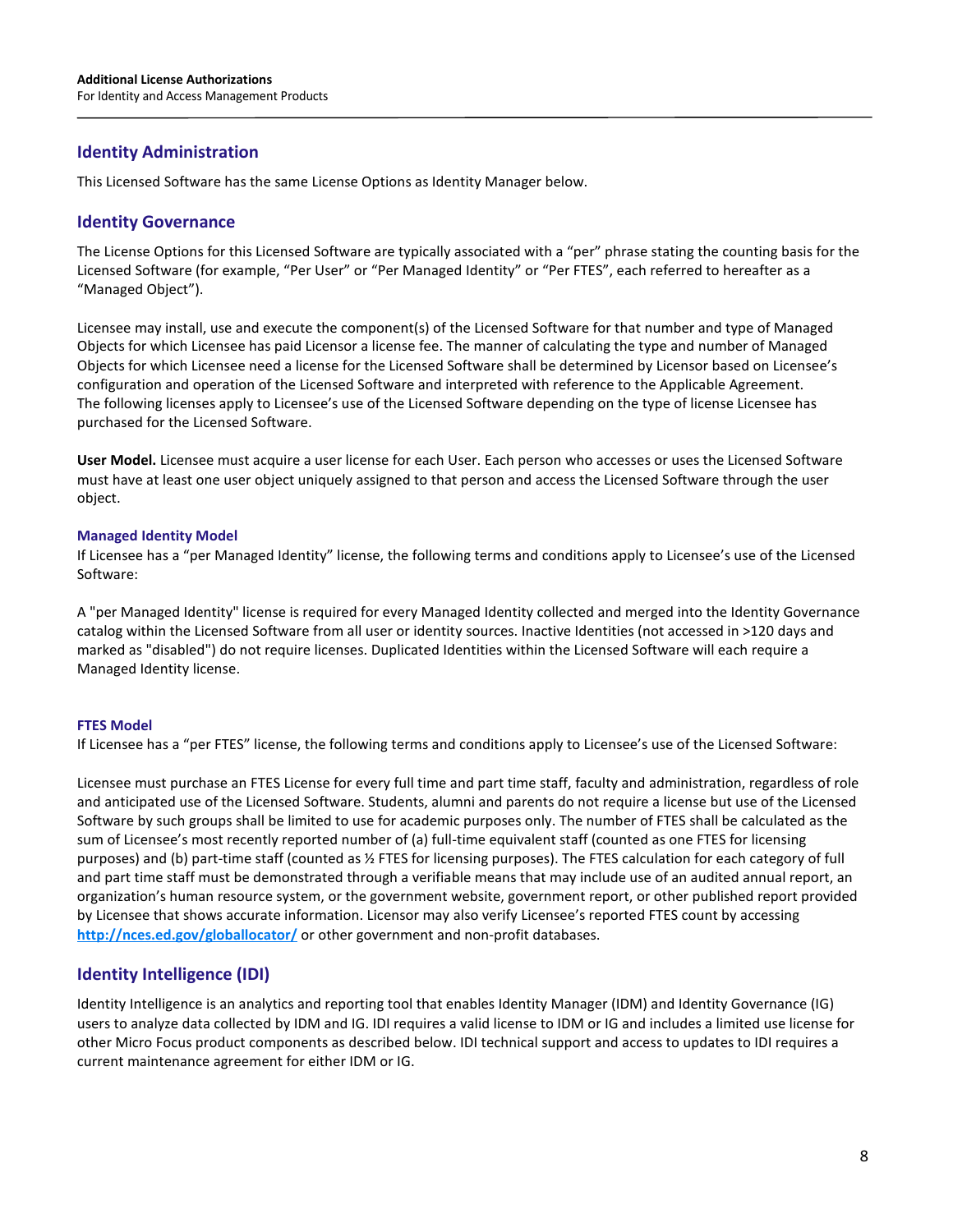# **Micro Focus ArcSight SmartConnectors**

Micro Focus ArcSight SmartConnectors are designed to retrieve data from any computer system in which an Instance or Instances of the IDI software is installed or other various sources in Licensee environments, normalize that data, and forward it to another product. The SmartConnector license included with Identity Intelligence entitles Licensee to ingest data only for Identity Intelligence data sources and forward it to other components in the Identity Intelligence Deployment. Ingesting data from or forwarding data to any product other than Identity Intelligence requires a separate license.

#### **Transformation Hub**

Transformation Hub provides an enterprise message delivery bus, raw data normalization, enrichment, and transformation capabilities for data from various sources. Identity Intelligence includes a license to use Transformation Hub to process only data intended for or used by Identity Intelligence. The right to use the Transformation Hub for other purposes requires a separate license.

#### **Vertica**

Vertica is a Database that stores data for Identity Intelligence. Storage of any data other than that of Identity Intelligence requires separate purchases of the appropriate Vertica licenses.

#### **ArcSight Management Center**

ArcSight Management Center (ArcMC) Software is a centralized security management center that manages deployments of components such as ArcSight SmartConnector and Transformation Hub through a single interface. Identity Intelligence includes a license that entitles Licensee to use ArcMC to manage only Instances of Micro Focus ArcSight SmartConnectors and the Transformation Hub included in the Identity Intelligence Deployment.

#### **Identity Management Administration**

This Licensed Software has the same License Options as Identity Manager below.

# **Identity Manager**

#### **Definitions**

"Content" means the configuration packages and reports included with or made available by Licensor for the Licensed Software for the purpose of configuring and using the Licensed Software.

"Engine" means the components of the Licensed Software that manage the operations of the Identity Manager User Application, the Integration Modules, integration modules provided by Licensor consulting services, and/or third-party integration modules.

"Integration Module(s)" means any Identity Manager ("IDM") integration module or collection of IDM drivers available on Licensor's published price list (including third party integration modules on Licensor's price list but excluding drivers provided through Licensor consulting services), regardless of whether purchased directly or indirectly from Licensor.

# **LICENSE OPTIONS**

The following License Options are the types of licenses available for a given software product as further specified in this ALA. The applicable License Option for a license shall be as set forth in the Applicable Agreement or Product Order.

#### **Per User**

Licensee must acquire a user license for each User. Each person who accesses or uses the Licensed Software must have at least one user object uniquely assigned to that person and access the Licensed Software through the user object.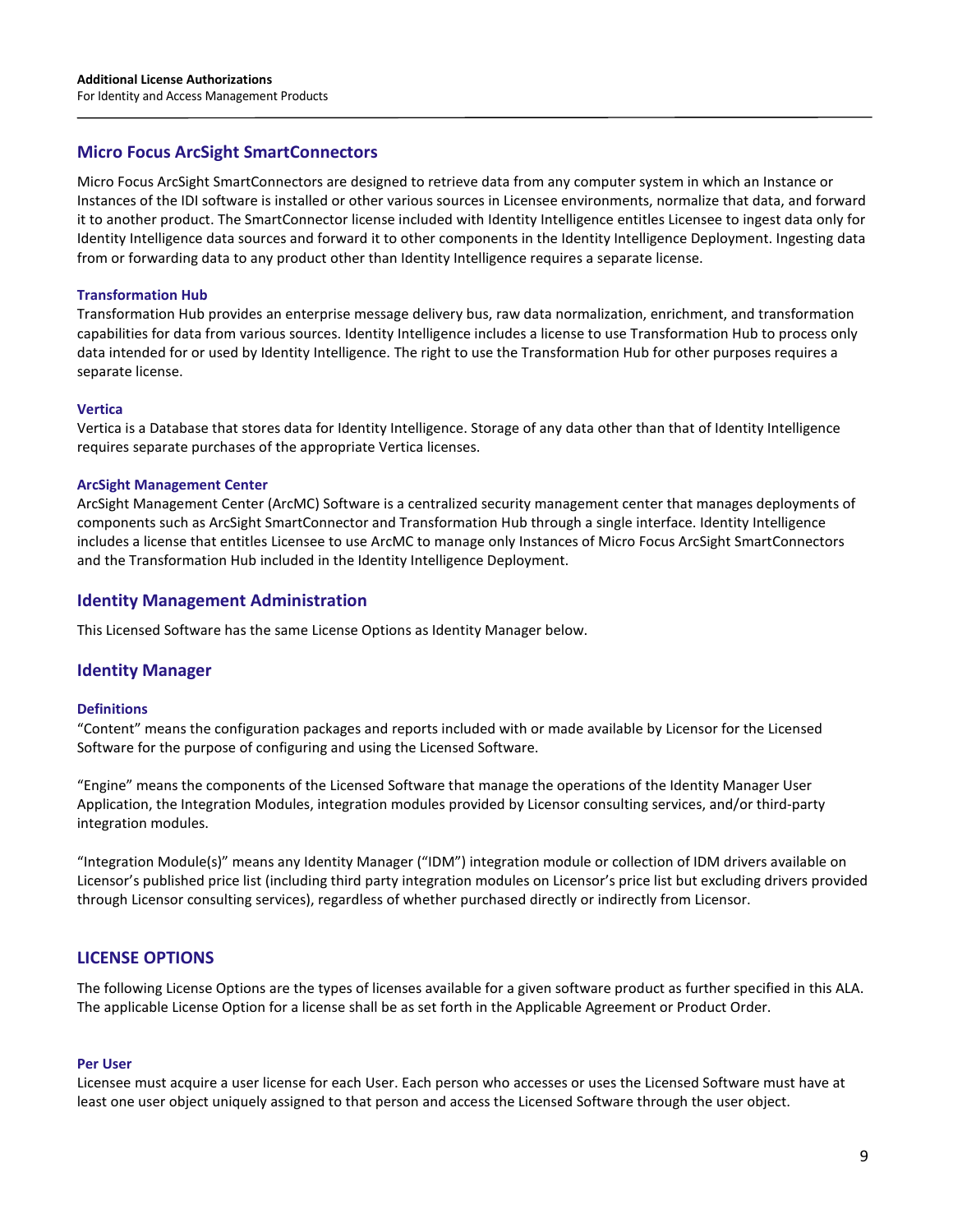For Identity and Access Management Products

# **Per Affiliated/Enterprise Entity**

License must acquire a base license for every licensing entity and/or install site.

# **Per Managed Identity License**

A "per managed identity" license is required for every Managed Identity collected within the Software *from all user or identity sources*. Inactive identities (not accessed in more than 120 days and marked as "disabled") do not require licenses.

# **Per FTES License**

Licensee must acquire a license for each FTES. Licensee must purchase an FTES License for every full time and part time staff, faculty and administration, regardless of role and anticipated use of the Licensed Software. Students, alumni and parents do not require a license but use of the Licensed Software by such groups shall be limited to use for academic purposes only. The number of FTES shall be calculated as the sum of Licensee's most recently reported number of (a) full-time equivalent staff (counted as one FTES for licensing purposes) and (b) part-time staff (counted as ½ FTES for licensing purposes). The FTES calculation for each category of full and part time staff must be demonstrated through a verifiable means that may include use of an audited annual report, an organization's human resource system, or the government website, government report, or other published report provided by Licensee that shows accurate information. Licensor may also verify the reported FTES count by accessing **http://nces.ed.gov/globallocator/** or other government and non-profit databases.

# **ADDITIONAL LICENSE TERMS**

Purchase of Identity Manager licenses is a prerequisite for use of the Identity Manager User Application and the Integration Modules.

# **Identity Manager Advanced Edition**

Licensee must acquire an Advanced Edition license for each license type under which Licensee is licensed. Each person who accesses or uses the Licensed Software must have at least one user object uniquely assigned to that person and access the Licensed Software through the user object. Licensee may create and internally use derivative works of the configuration packages portion of the Content and may distribute those derivative works internally. You may also create new reports or edit the reports that are provided as part of the Content, and may distribute the new or edited reports internally or externally.

# **Identity Governance Limited Access License included with Identity Manager Per Managed Identity License.**

A "per managed identity" license for Identity Manager entitles Licensee to a Limited Access License for Identity Governance. The limited access license entitles an Identity Manager "per managed identity" license holder to install the Identity Governance product and use the identity catalog based features of Identity Governance to create and manage identities, accounts, groups, applications, permissions, and business roles. All other features of Identity Governance are provided on a preview basis and cannot be fully enabled or used in production without the purchase of a full "per managed identity" license for Identity Governance.

# **Identity Manager Standard Edition**

Licensee must acquire a Standard Edition license for each license type under which Licensee is licensed. Each person who accesses or uses the Licensed Software must have at least one user object uniquely assigned to that person and access the Licensed Software through the user object. Licensee may create and internally use derivative works of the configuration packages portion of the Content and may distribute those derivative works internally. Licensee may also create new reports or edit the reports that are provided as part of the Content, and may distribute the new or edited reports internally or externally.

The following components may only be used in Identity Manager Advanced Edition and may not be used in Identity Manager Standard Edition: Role, Request, Approval functionality in Identity Manager Home and Provisioning Dashboard; Advanced Reporting on data outside the identity vault/engine within current state and inside the identity vault/engine within historical data; Approval Workflow; Full Roles Framework, including role creation; Resource Model; Full User Application with Dashboard-based reporting; Role and Resource catalogs; Catalog Administrator; Basic Attestation and Managed System Gateway ("MSGW") driver.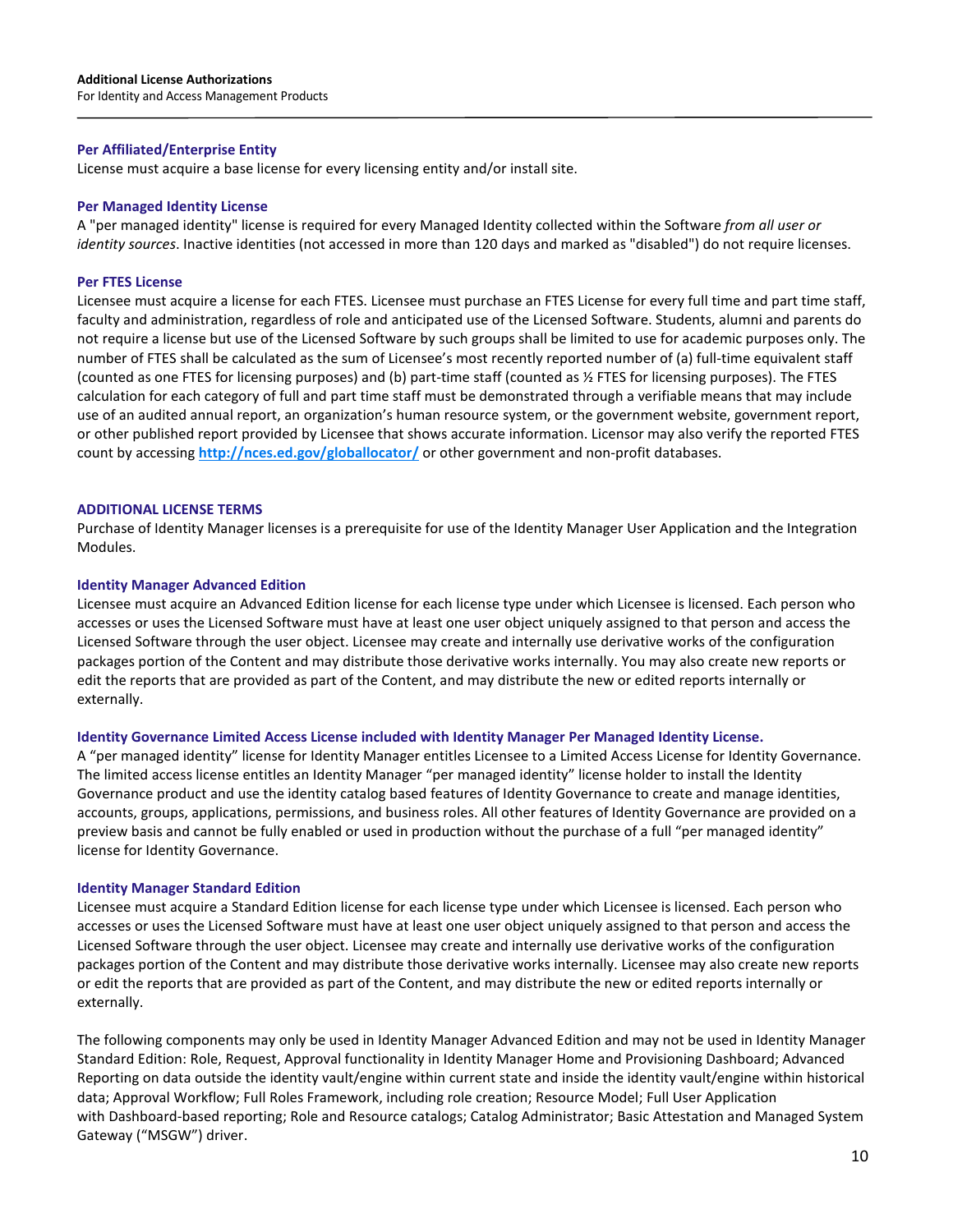#### **Identity Manager Integration Modules**

The Licensed Software includes certain standard integration components and utilities for use with the Licensed Software. Specialized Integration Modules are sold and licensed separately for use with the Engine. For Integration Modules sold separately, Licensee must acquire a user license for each User of the Integration Module. Each person who accesses or uses the Integration Module Software must have at least one user object uniquely assigned to that person and access the Licensed Software through the user object. Provided that Licensee complies with the above requirements, Licensee is authorized to use an unlimited number of copies of the Integration Module Software.

#### **Identity Manager Bundle Edition**

"Commercial Drivers" means the Identity Manager drivers for eDirectory™, Novell Business Continuity Clustering, Micro Focus Groupwise and Active Directory. The term "Commercial Drivers" will also include any other Identity Manager driver that Licensor designates as a Commercial Driver in the applicable license terms for such driver. Commercial Drivers are licensed for commercial use with the Primary Product.

"Evaluation Drivers" means the Identity Manager drivers included with the Licensed Software other than the Commercial Drivers. Evaluation Drivers are licensed for limited evaluation purposes in accordance with the Applicable Agreement.

"Primary Product" means the Micro Focus software product with which Licensee received the Identity Manager Bundle Edition Software. By way of example, Licensee may have received the Identity Manager Bundle Edition Software with Licensee's purchase of licenses for the Open Enterprise Server product.

Licensee may use the Commercial Drivers with the Identity Manager engine included with the Licensed Software solely to enable Licensee's licensed use of the Primary Product and only in connection with Licensee's licensed use of the Primary Product. Licensee may use the Evaluation Drivers with the Identity Manager engine included with the Licensed Software solely for internal evaluation purposes. Licensee may not use the Identity Manager Software with the User Application for Identity Manager, the Roles Based Provisioning Module for Identity Manager or with any drivers or integration modules other than the Commercial Drivers specified above. Use of the Identity Manager Software with any drivers or modules other than as expressly specified above and other than solely in support of the Primary Product requires the purchase of the requisite licenses to the Identity Manager product (licenses sold separately).

#### **eDirectory License**

The quantity of User licenses for the eDirectory software included with lawfully acquired licenses of the Identity Manager Advanced Edition, Identity Manager Standard Edition Software or Identity Manager Bundle Edition is equal to the greater of (1) the quantity of licenses lawfully acquired for the Identity Manager Software, or (2) 250,000 Users per entity/company. The foregoing eDirectory licenses are not upgradeable and are otherwise subject to the standard license terms applicable to the eDirectory software.

#### **Limited use license to Sentinel for the purpose of Identity Manager Event Audit Store**

The limited-use license of Sentinel provides the right to collect and process events from devices corresponding to licensed Identity Manager components. The limited use license will be deemed to have been exceeded if: i) Sentinel is used to collect and process events for purposes other than Identity Manager reporting and/or ii) Sentinel is used to collect events from any device not corresponding to licensed Identity Manager. In either case, Licensee is obligated to purchase additional Sentinel licenses sufficient to address any proposed expanded usage of Sentinel beyond this limited use license**.**

#### **Staging Software License**

Licensee may use the Software in its internal, non-production environment solely for testing purposes in a quantity equal to that of its User commercial licenses.

#### **iOS App**

If the Software is a mobile application for the iOS platform, Apple requires that Licensor include certain terms in this Agreement. You hereby agree to and acknowledge the following terms (for purposes of this addendum, the term "Licensed Application" refers to the Licensed Software). You acknowledge that the Applicable Agreement is concluded between You and Licensor only, and not with Apple. Licensor is solely responsible for the Licensed Application and the content thereof. To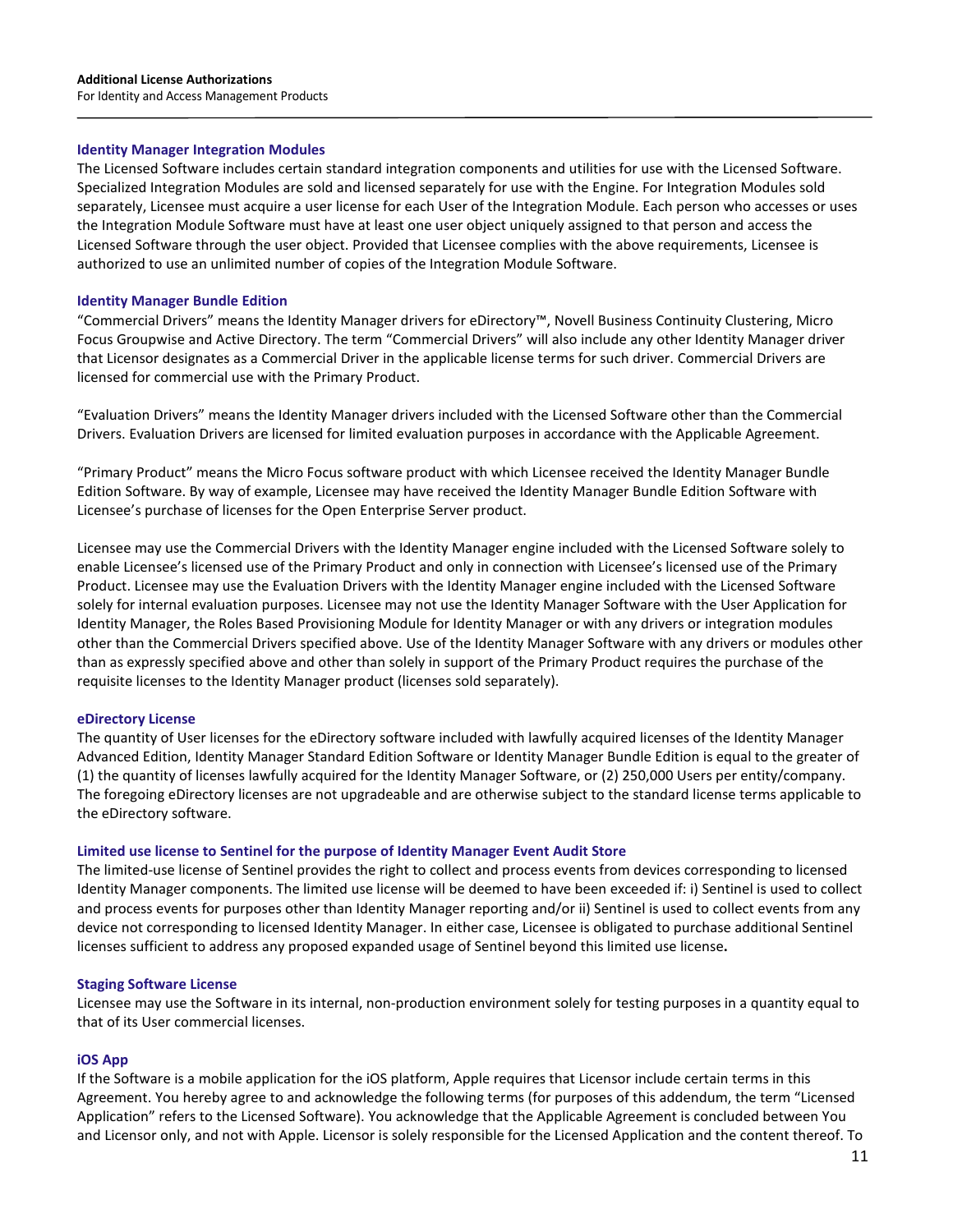the extent that this Agreement provides for usage rules for the Licensed Application that are less restrictive than the Usage Rules set forth for Licensed Applications in, or otherwise are in conflict with, the App Store Terms of Service, then those more restrictive terms in the App Store Terms of Service also apply. Your license to use the Licensed Application is limited to a non-transferable license to use the Licensed Application on an iOS Product that You own or control and as permitted by the Usage Rules set forth in the App Store Terms of Service. You acknowledge that Apple has no obligation whatsoever to furnish any maintenance and support services with respect to the Licensed Application. To the maximum extent permitted by applicable law, Apple will have no other warranty obligation whatsoever with respect to the Licensed Application. You acknowledge that Apple is not responsible for addressing any claims relating to the Licensed Application or Your possession and/or use of that Licensed Application, including, but not limited to: (i) product liability claims; (ii) any claim that the Licensed Application fails to conform to any applicable legal or regulatory requirement; and (iii) claims arising under consumer protection or similar legislation. Intellectual Property Rights: You acknowledge that, in the event of any third party claim that the Licensed Application or Your and use of that Licensed Application infringes that third party's intellectual property rights, Apple will not be responsible for the investigation, defense, settlement and discharge of any such intellectual property infringement claim. You represent and warrant that You are not located in a country that is subject to a U.S. Government embargo, or that has been designated by the U.S. Government as a "terrorist supporting" country; and You are not listed on any U.S. Government list of prohibited or restricted parties. You must comply with applicable third party terms of agreements when using Your Application, e.g., if use VoIP, then You must not be in violation of Your wireless data service agreement when using the Licensed Application. Apple, and Apple's subsidiaries, are third party beneficiaries of the Agreement. Upon Your acceptance of the terms and conditions of the Agreement, Apple will have the right (and will be deemed to have accepted the right) to enforce the Agreement against You as a third party beneficiary thereof.

# **Identity Tracking**

The License Options for this Licensed Software are typically associated with a "per" phrase stating the counting basis for the Licensed Software (for example, "Per User" or "Per Managed Identity" or "Per FTES", each referred to hereafter as a "Managed Object").

Licensee may install, use and execute the component(s) of the Licensed Software for that number and type of Managed Objects for which Licensee has paid Licensor a license fee. The manner of calculating the type and number of Managed Objects for which Licensee need a license for the Licensed Software shall be determined by Licensor based on Licensee's configuration and operation of the Licensed Software and interpreted with reference to the Applicable Agreement.

The following licenses apply to Licensee's use of the Licensed Software depending on the type of license Licensee has purchased for the Licensed Software.

**User Model**. Licensee must acquire a user license for each User. Each person who accesses or uses the Licensed Software must have at least one user object uniquely assigned to that person and access the Licensed Software through the user object.

# **Managed Identity Model**

If Licensee has a "per Managed Identity" license, the following terms and conditions apply to Licensee's use of the Licensed Software:

A "per Managed Identity" license is required for every Managed Identity collected within the Licensed Software from all user or identity sources. Inactive Identities (not accessed in >120 days and marked as "disabled") do not require licenses. Duplicated Identities within the Licensed Software will each require a Managed Identity license.

#### **FTES Model**

If Licensee has a "per FTES" license, the following terms and conditions apply to Licensee's use of the Licensed Software:

Licensee must purchase an FTES License for every full time and part time staff, faculty and administration, regardless of role and anticipated use of the Licensed Software. Students, alumni and parents do not require a license but use of the Licensed Software by such groups shall be limited to use for academic purposes only. The number of FTES shall be calculated as the sum of Licensee's most recently reported number of (a) full-time equivalent staff (counted as one FTES for licensing purposes) and (b) part-time staff (counted as ½ FTES for licensing purposes). The FTES calculation for each category of full and part time staff must be demonstrated through a verifiable means that may include use of an audited annual report, an organization's human resource system, or the government website, government report, or other published report provided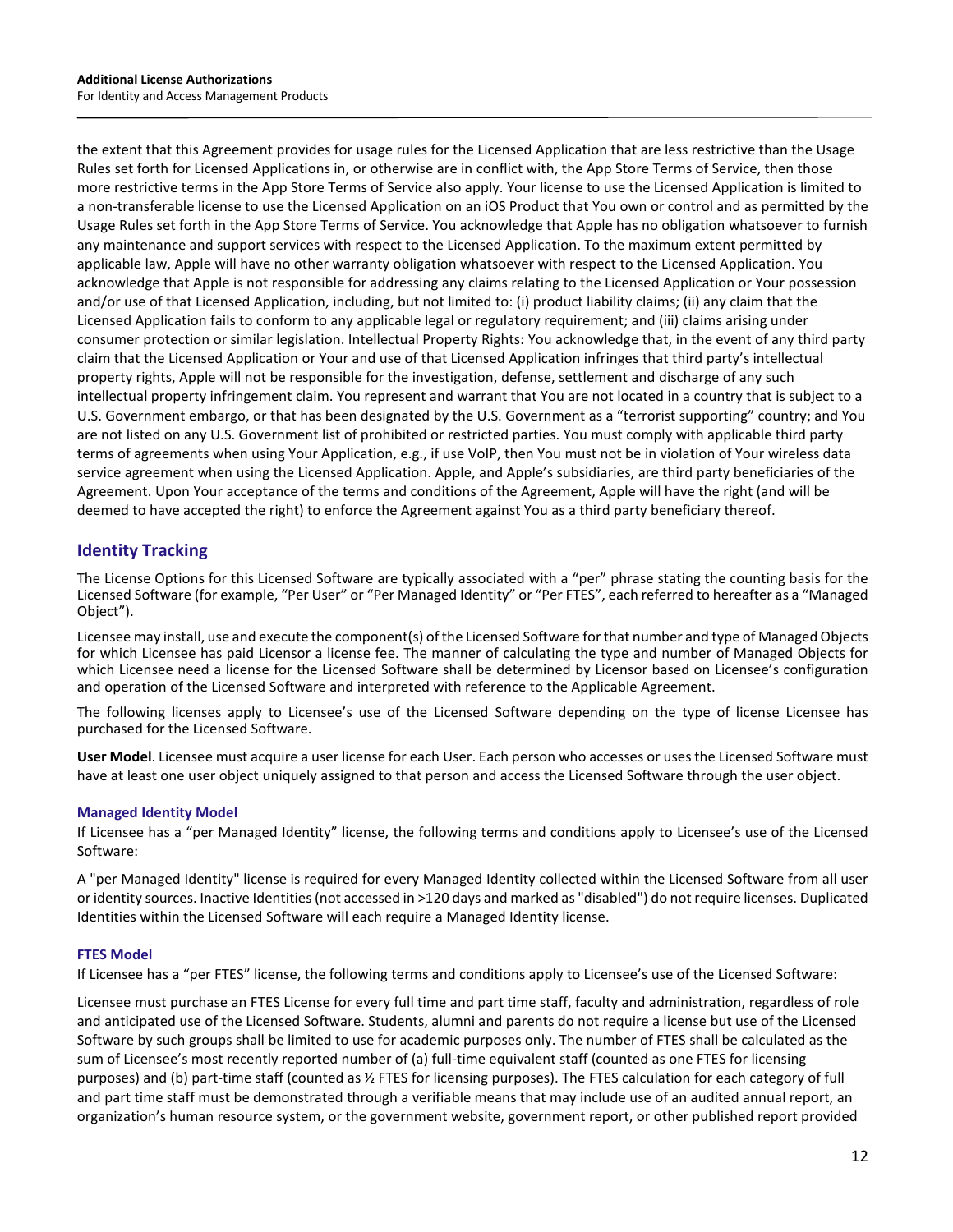by Licensee that shows accurate information. Licensor may also verify Licensee's reported FTES count by accessing <http://nces.ed.gov/globallocator/> or other government and non-profit databases.

# **LDAP Proxy**

Licensee must acquire an instance license for each Instance of the Licensed Software.

# **Privileged Account Manager**

#### **Per Managed Endpoint License**

Licensee must acquire a license for each "Managed Endpoint". A "Managed Endpoint" is defined as any system, device or application that is managed and/or controlled by the Licensed Software. The managed endpoint could be a server, a virtual machine, a Database, a network device or an application. The Licensed Software allows for multiple methods to access a single managed endpoint, and in the case where there are multiple sets of credentials for a managed endpoint that the Licensed Software is managing and/or controlling access to, each managed endpoint will be counted as a single (1) instance requiring one (1) license. The Licensed Software also provides for a relay server (concentrator feature) to gain access to multiple managed endpoints, in this case, devices connected through the relay server require an individual license for the systems under control of the licensed software.

#### **Differentiations between server licenses and workstation licenses**

The Licensed Software provides features, for both "Servers" and "Workstations". For the purposed of licensing, a workstation is defined as a computer system that is typically used directly by a person to perform work. A server hosts applications and services for multiple users (and also includes virtual machines, Database, network device or application), which is typically used indirectly by a person or process (through a network connection), to perform a function.

#### **Use of Single-Sign-On (SSO) Add-on Option**

Single-Sign-On (SSO) capabilities for use with the Licensed Software may be purchased by the Licensee as an add-on to the Software ("SSO Module"). The SSO capabilities are not included in the base Per Instance or Per Managed Endpoint License model and such functionality may not be used by Licensee without purchasing an add-on license for an SSO Module.

If Licensee has purchased the SSO Module for the Software, then these additional terms shall apply to the use of the SSO Module.

**License Grant**. If Licensee has purchased the SSO Module as an add-on component for the Licensed Software, Licensee is granted a license to use the SSO add-on functionality for an unlimited number of Users so long as the use of the SSO capability is used solely in combination with the Licensed Software and does not exceed the license entitlement of Licensee or the scope of use for the Licensed Software as further described in the applicable Product Order and/or software Documentation. Licensee may not use the SSO Module for any use cases or applications not aligned with the use of the Licensed Software as described in the software Documentation and/or applicable Product Order.

**NetIQ Modular Authentication Services ("NMAS")**. The quantity of user licenses for the NMAS Software included with the Licensee's purchase of the SSO Module as an add-on to the Licensed Software is also unlimited so long as the use of the NMAS Services is solely in combination with the use of the Licensed Software and does not exceed the license entitlement of the Licensee or the scope of use for the Licensed Software as further described in the purchase documentation and/or software Documentation. The foregoing NMAS licenses are otherwise subject to the standard license terms applicable to the NMAS software.

# **Risk Service**

The License Options for this Licensed Software are typically associated with a "per" phrase stating the counting basis for the Licensed Software (for example, "Per User" or "Per Managed Identity" or "Per FTES", each referred to hereafter as a "Managed Object").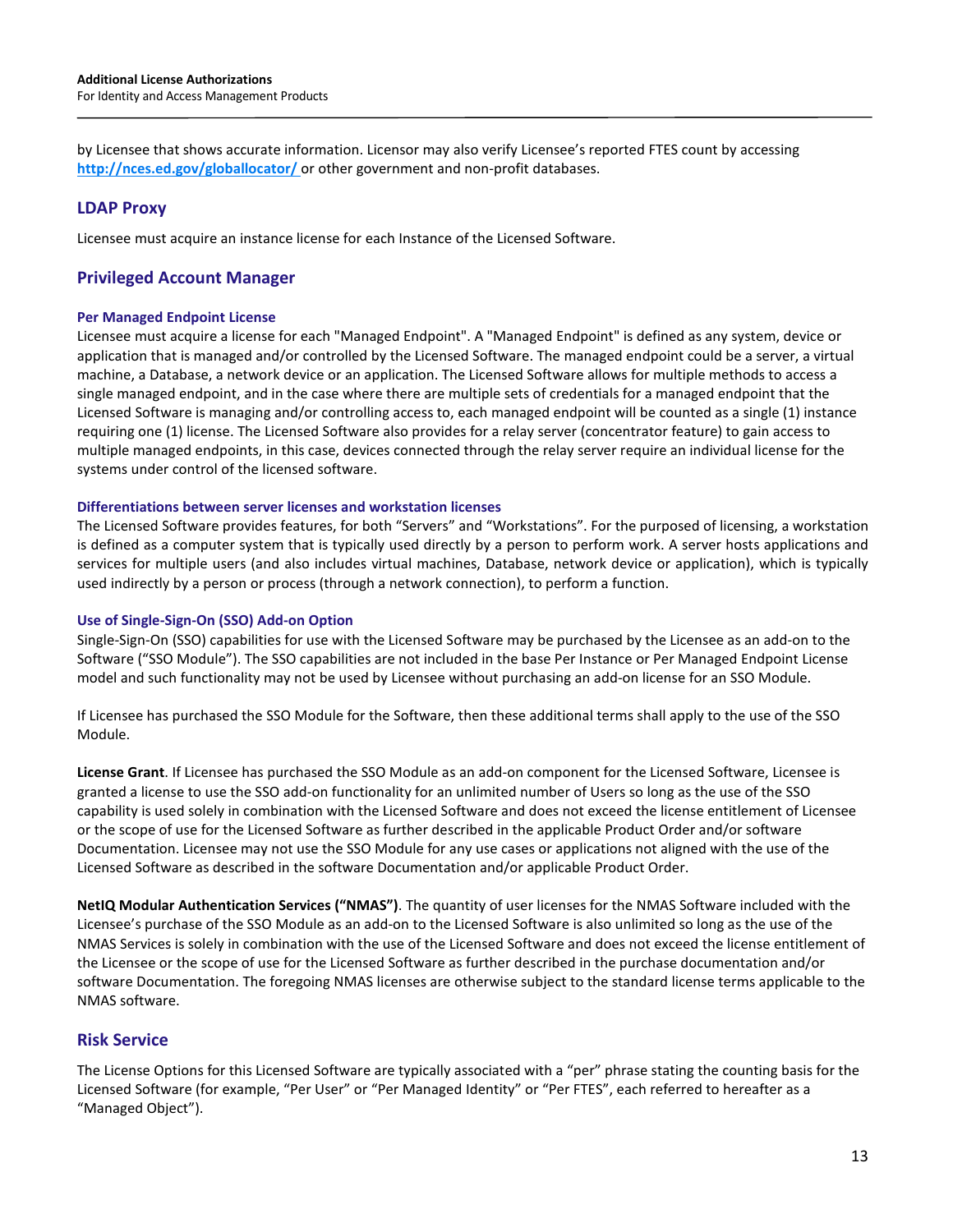Licensee may install, use and execute the component(s) of the Licensed Software for that number and type of Managed Objects for which Licensee has paid Licensor a license fee. The manner of calculating the type and number of Managed Objects for which Licensee need a license for the Licensed Software shall be determined by Licensor based on Licensee's configuration and operation of the Licensed Software and interpreted with reference to the Applicable Agreement.

The following licenses apply to Licensee's use of the Licensed Software depending on the type of license Licensee has purchased for the Licensed Software.

#### **Managed Identity Model**

If Licensee has a "per Managed Identity" license, the following terms and conditions apply to Licensee's use of the Licensed Software:

A "per Managed Identity" license is required for every Managed Identity collected within the Licensed Software from all user or identity sources. Inactive Identities (not accessed in >120 days and marked as "disabled") do not require licenses. Duplicated Identities residing within the Licensed Software will each require a Managed Identity license.

#### **FTES Model**

If Licensee has a "per FTES" license, the following terms and conditions apply to Licensee's use of the Licensed Software:

Licensee must purchase an FTES License for every full time and part time staff, faculty and administration, regardless of role and anticipated use of the Licensed Software. Students, alumni and parents do not require a license but use of the Licensed Software by such groups shall be limited to use for academic purposes only. The number of FTES shall be calculated as the sum of Licensee's most recently reported number of (a) full-time equivalent staff (counted as one FTES for licensing purposes) and (b) part-time staff (counted as ½ FTES for licensing purposes). The FTES calculation for each category of full and part time staff must be demonstrated through a verifiable means that may include use of an audited annual report, an organization's human resource system, or the government website, government report, or other published report provided by Licensee that shows accurate information. Licensor may also verify Licensee's reported FTES count by accessing **<http://nces.ed.gov/globallocator/>** or other government and non-profit databases.

#### **Staging Software License**

Licensee may use the Software in its internal, non-production environment solely for testing purposes in a quantity equal to that of its Managed Object commercial licenses.

#### **Limited use license to Sentinel for the purpose of Access Manager reporting and analytics**

The limited-use license of Sentinel provides the right to collect and process events from devices corresponding to licensed Access Manager components. The limited use license will be deemed to have been exceeded if: i) Sentinel is used to collect and process events for purposes other than Access Manager reporting/analytics and/or ii) Sentinel is used to collect events from any device not corresponding to licensed Access Manager. In either case, Licensee is obligated to purchase additional Sentinel licenses sufficient to address any proposed expanded usage of Sentinel beyond this limited use license.

# **Secure API Manager**

Licensee must acquire an instance license for each Instance of the Software.

# **SecureLogin**

The License Options for this Licensed Software are typically associated with a "per" phrase stating the counting basis for the Licensed Software (for example, "Per User" or "Per Managed Identity" or "Per FTES", each referred to hereafter as a "Managed Object").

Licensee may install, use and execute the component(s) of the Licensed Software for that number and type of Managed Objects for which Licensee has paid Licensor a license fee. The manner of calculating the type and number of Managed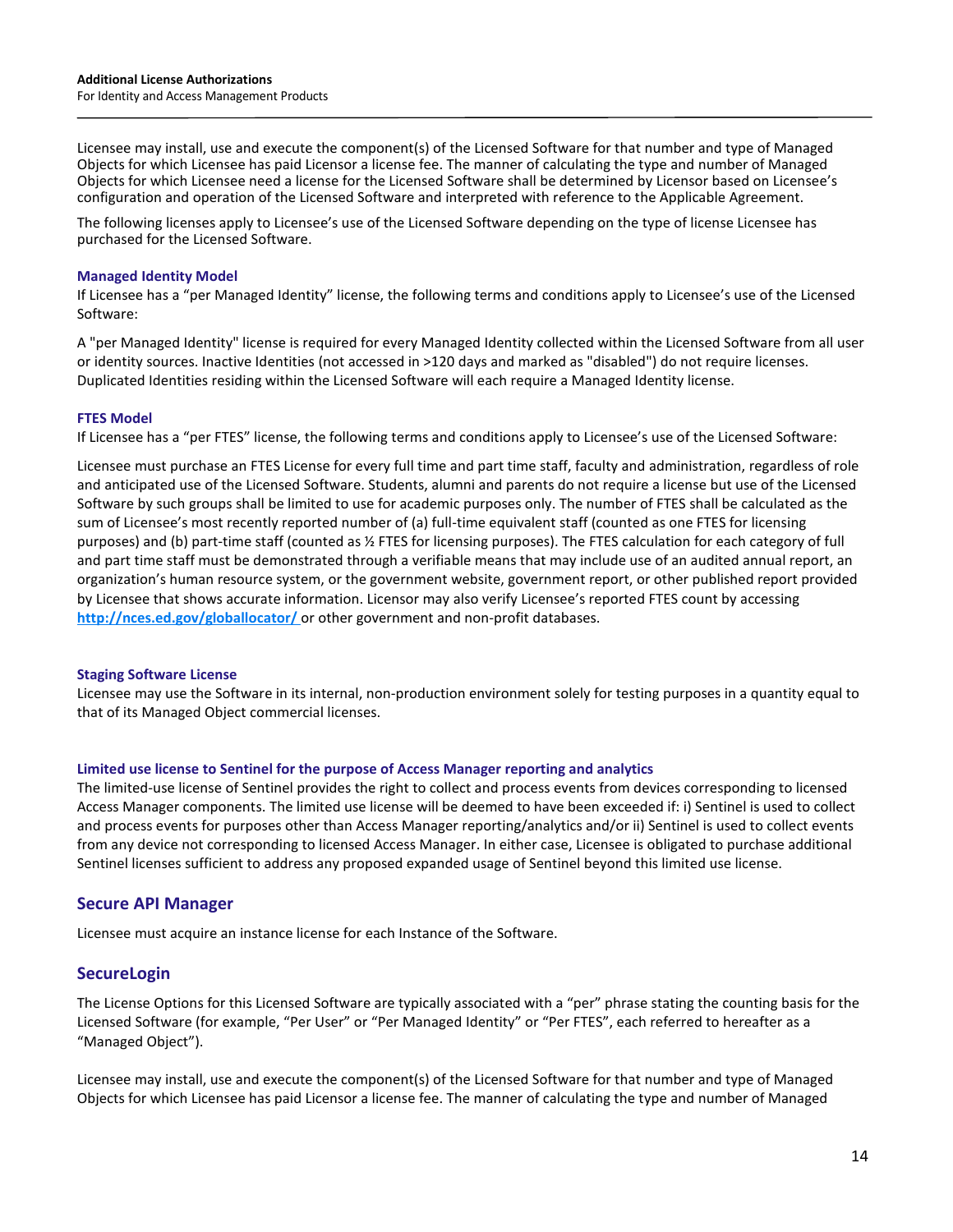Objects for which Licensee need a license for the Licensed Software shall be determined by Licensor based on Licensee's configuration and operation of the Licensed Software and interpreted with reference to the Applicable Agreement. The following licenses apply to Licensee's use of the Licensed Software depending on the type of license Licensee has purchased for the Licensed Software.

**User Model**. Licensee must acquire a user license for each User. Each person who accesses or uses the Licensed Software must have at least one user object uniquely assigned to that person and access the Licensed Software through the user object. Provided that Licensee complies with the above requirements, Licensee is authorized to use an unlimited number of copies of the Licensed Software.

#### **Managed Identity Model**

If Licensee has a "per Managed Identity" license, the following terms and conditions apply to Licensee's use of the Licensed Software:

A "per Managed Identity" license is required for every Managed Identity within the Licensed Software from all user or identity sources. Inactive Identities (not accessed in >120 days and marked as "disabled") do not require licenses. Duplicated Identities residing within the Licensed Software will each require a Managed Identity license.

#### **FTES Model**

If Licensee has a "per FTES" license, the following terms and conditions apply to Licensee's use of the Licensed Software:

Licensee must purchase an FTES License for every full time and part time staff, faculty and administration, regardless of role and anticipated use of the Licensed Software. Students, alumni and parents do not require a license but use of the Licensed Software by such groups shall be limited to use for academic purposes only. The number of FTES shall be calculated as the sum of Licensee's most recently reported number of (a) full-time equivalent staff (counted as one FTES for licensing purposes) and (b) part-time staff (counted as ½ FTES for licensing purposes). The FTES calculation for each category of full and part time staff must be demonstrated through a verifiable means that may include use of an audited annual report, an organization's human resource system, or the government website, government report, or other published report provided by Licensee that shows accurate information. Licensor may also verify Licensee's reported FTES count by accessing **<http://nces.ed.gov/globallocator/>** or other government and non-profit databases.

# **Self Service Password Reset**

**User Model**. Licensee must acquire a user license for each User. Each person who accesses or uses the Licensed Software must have at least one user object uniquely assigned to that person and access the Licensed Software through the user object. Provided that Licensee complies with the above requirements, Licensee is authorized to use an unlimited number of copies of the Licensed Software.

**Entitlement for Qualifying Products**. If Licensee has purchased licenses for a Qualifying Product (Identity Manager, SecureLogin, Access Manager or CloudAccess) and is current on maintenance for all such licenses, then Licensee may use the Licensed Software for each User or Per Managed Identity for which Licensee has purchased a license for the Qualifying Product. The foregoing license grant is effective only during the period of time Licensee is current on maintenance for all of its licenses for the Qualifying Product. Maintenance for the Qualifying Product includes maintenance for the Licensed Software. The foregoing license to use the Licensed Software terminates and Licensee must entirely delete the Licensed Software from its system upon termination or expiration of maintenance coverage for its Qualifying Product licenses. If the Qualifying Product is bundled, then the bundled product must be user based license. If it is not then there is no entitlement for the Licensed Software.

# **Additional License Terms**

**SLES Appliance License**. The Licensed Software may include components of the SUSE Linux Enterprise Server product (SLES). Licensee acknowledges and agrees to the following restriction with respect to use of SLES: notwithstanding the license grant in the SLES license agreement that may accompany the copy of SLES Licensee received with the Licensed Software, Licensee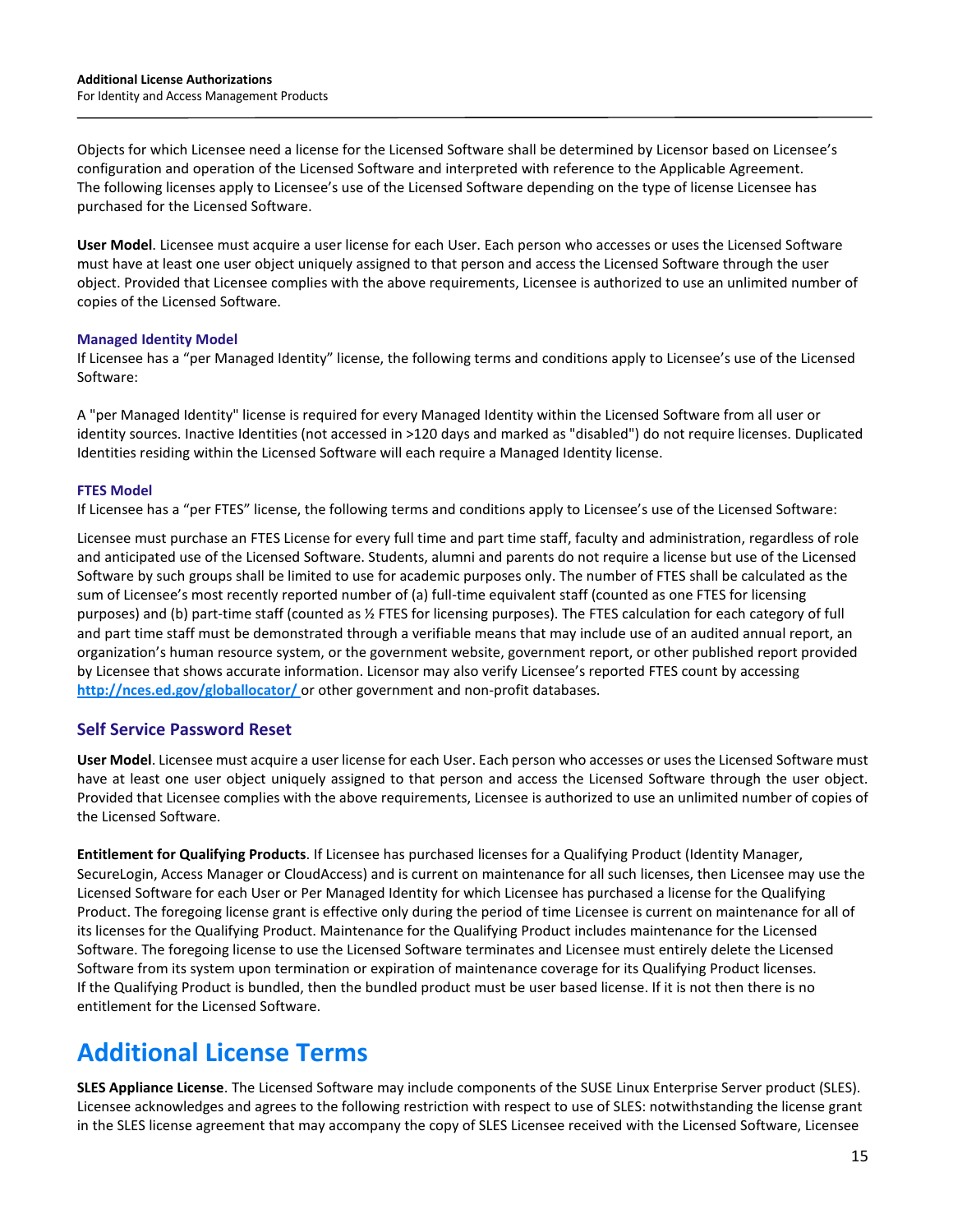agrees to use SLES solely for the purpose of running the Licensed Software and not as a general purpose operating system. If Licensee did not receive a copy of the SLES license agreement, it can be found at **<http://www.suse.com/licensing/eula/>**.

**Oracle License Terms**. The Licensed Software may contain certain software (the "Program(s)") licensed by Licensor from Oracle America, Inc. ("Oracle"). For purposes of this provision, the term "You" or "Your" refers to Licensee. Oracle requires that You agree to the following terms regarding use of the Program. Oracle grants You a limited license to internally use the Program (as included in the Licensed Software) solely for Your own internal business operations. Further, You may not disclose results of any Program benchmark tests without Oracle's prior consent. You agree that no data, information, program and/or materials resulting from Programs or services (or direct products thereof) will be exported, directly or indirectly, in violation of applicable export control laws, or will be used for any purpose prohibited by these laws including, without limitation, nuclear, chemical, or biological weapons proliferation, or development of missile technology. Accordingly, You confirm: You will not download, provide, make available or otherwise export or re-export the Programs, directly or indirectly, to countries prohibited by applicable laws and regulations nor to citizens, nationals or residents of those countries. You are not listed on the United States Department of Treasury lists of Specially Designated Nationals and Blocked Persons, Specially Designated Terrorists, and Specially Designated Narcotic Traffickers, nor are You listed on the United States Department of Commerce Table of Denial Orders. You will not download or otherwise export or re-export the Programs, directly or indirectly, to persons on the above mentioned lists. You will not use the Programs for, and will not allow the Programs to be used for, any purposes prohibited by applicable law, including, without limitation, for the development, design, manufacture or production of nuclear, chemical or biological weapons of mass destruction. The Programs' installation and/or auto-update processes, if any, may transmit a limited amount of data to Oracle or its service provider about those processes to help Oracle understand and optimize them. Oracle does not associate the data with personally identifiable information. Refer to Oracle's Privacy Policy at **[www.oracle.com/privacy](http://www.oracle.com/privacy)**. **THE PROGRAMS ARE PROVIDED "AS IS" WITHOUT WARRANTY OF ANY KIND. ORACLE FURTHER DISCLAIMS ALL WARRANTIES, EXPRESS AND IMPLIED, INCLUDING WITHOUT LIMITATION, ANY IMPLIED WARRANTIES OF MERCHANTABILITY, FITNESS FOR A PARTICULAR PURPOSE, OR NONINFRINGEMENT** . **IN NO EVENT WILL ORACLE BE LIABLE FOR ANY INDIRECT, INCIDENTAL, SPECIAL, PUNITIVE OR CONSEQUENTIAL DAMAGES, OR DAMAGES FOR LOSS OF PROFITS, REVENUE, DATA OR DATA USE, INCURRED BY YOU OR ANY THIRD PARTY, WHETHER IN AN ACTION IN CONTRACT OR TORT, EVEN IF ORACLE HAS BEEN ADVISED OF THE POSSIBILITY OF SUCH DAMAGES. ORACLE'S ENTIRE LIABILITY FOR DAMAGES UNDER THIS AGREEMENT SHALL IN NO EVENT EXCEED ONE THOUSAND DOLLARS (U.S. \$1,000)**. Unless Oracle support for the Programs, if any, is expressly included in a separate, current support agreement between You and Oracle, Oracle's technical support organization will not provide technical support, phone support, or updates to You for the Programs. Oracle is a third party beneficiary of this License Agreement with respect only to the Programs. For software that You receive from Oracle in binary form that is licensed under an open source license that gives You the right to receive the source code for that binary, You can obtain a copy of the applicable source code from **https://oss.oracle.com/sources/** or **http://www.oracle.com/goto/opensourcecode**. If the source code for such software was not provided to You with the

binary, You can also receive a copy of the source code on physical media by submitting a written request pursuant to the instructions in the "Written Offer for Source Code" section of the latter website.

The Licensed Software may require Licensee to separately obtain the Java™ Platform, Standard Edition Runtime Environment (JRE), and in such event any use of the JRE shall be governed by the license agreement accessible at **<http://www.oracle.com/technetwork/java/javase/terms/license/index.html>**. Use of the Commercial Features for any commercial or production purpose requires a separate license from Oracle. "Commercial Features" means those features identified Table 1-1 (Commercial Features In Java SE Product Editions) of the Java SE documentation accessible at **http://www.oracle.com/technetwork/java/javase/documentation/index.html**. Licensee may not create, modify, or change the behavior of, classes, interfaces, or subpackages that are in any way identified as "java", "javax", "javafx", "sun", "oracle" or similar convention as specified by Oracle in any naming convention designation. The Licensed Software may contain source code that, unless expressly licensed for other purposes, is provided solely for reference purposes pursuant to the terms of this License Agreement. Additional copyright notices and license terms applicable to portions of the Licensed Software may be included in the THIRDPARTYLICENSEREADME.txt file included with the Licensed Software.